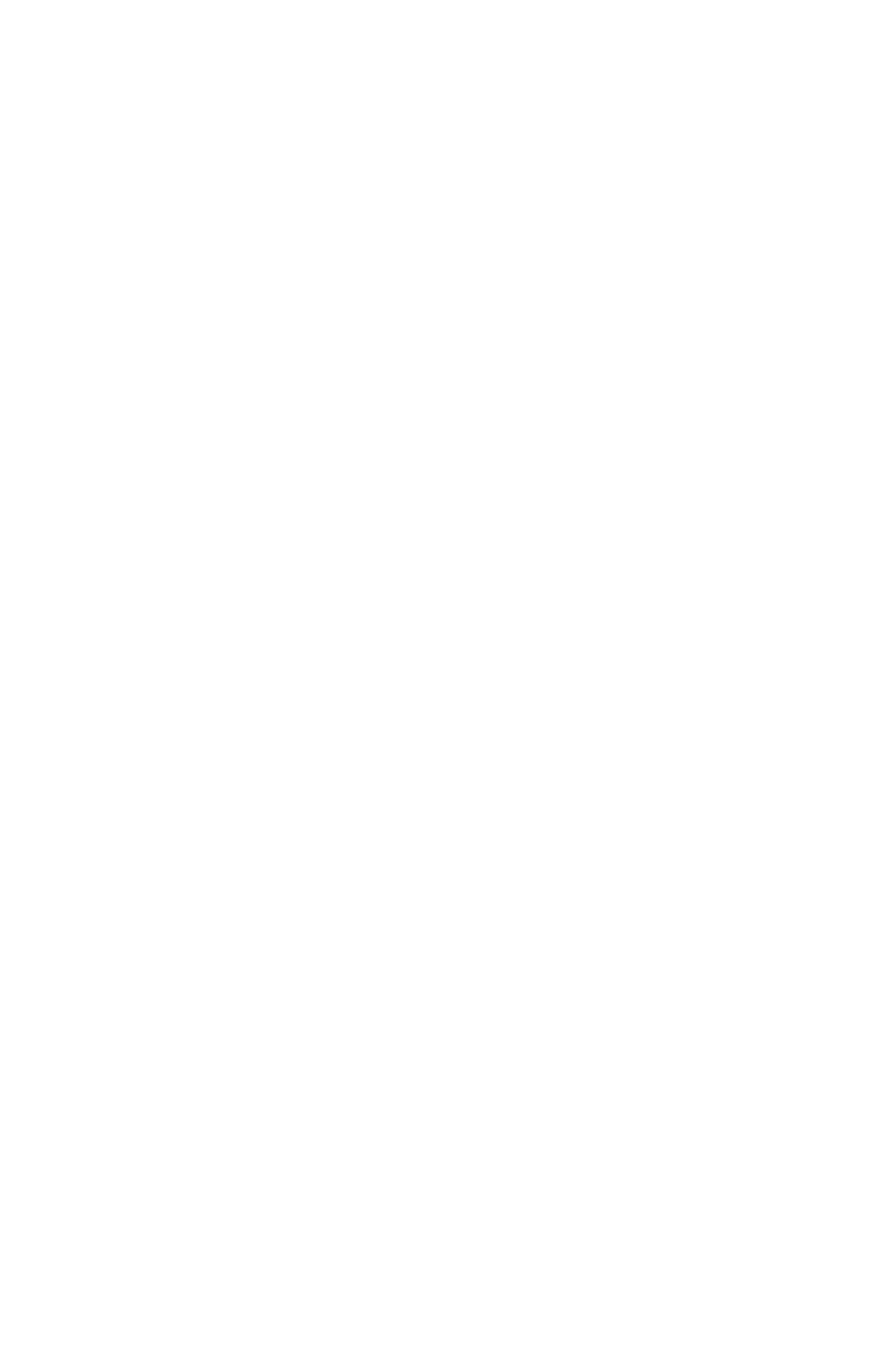

# **Sunset United Church**

April 4, 2021- Easter Sunday Minister: Rev. Tricia Gerhard (she/her) Children & Youth Minister: Michelle McConkey (she/her) Choir Director: Corinne Groff (she/her) Pianist: Shirley Hill (she/her) Special Music: Sunset Covid Choir



# **WE GATHER**

# **Welcome**

**Hymn:** VU#155 Jesus Christ is Risen Today \*\*

- *1. Jesus Christ is risen today, hallelujah! our triumphant holy day, hallelujah! who did once, upon the cross, hallelujah! suffer to redeem our loss. Hallelujah!*
- *2. Hymns of praise then let us sing, hallelujah! unto Christ, our heavenly King, hallelujah! who endured the cross and grave, hallelujah! sinners to redeem and save. Hallelujah!*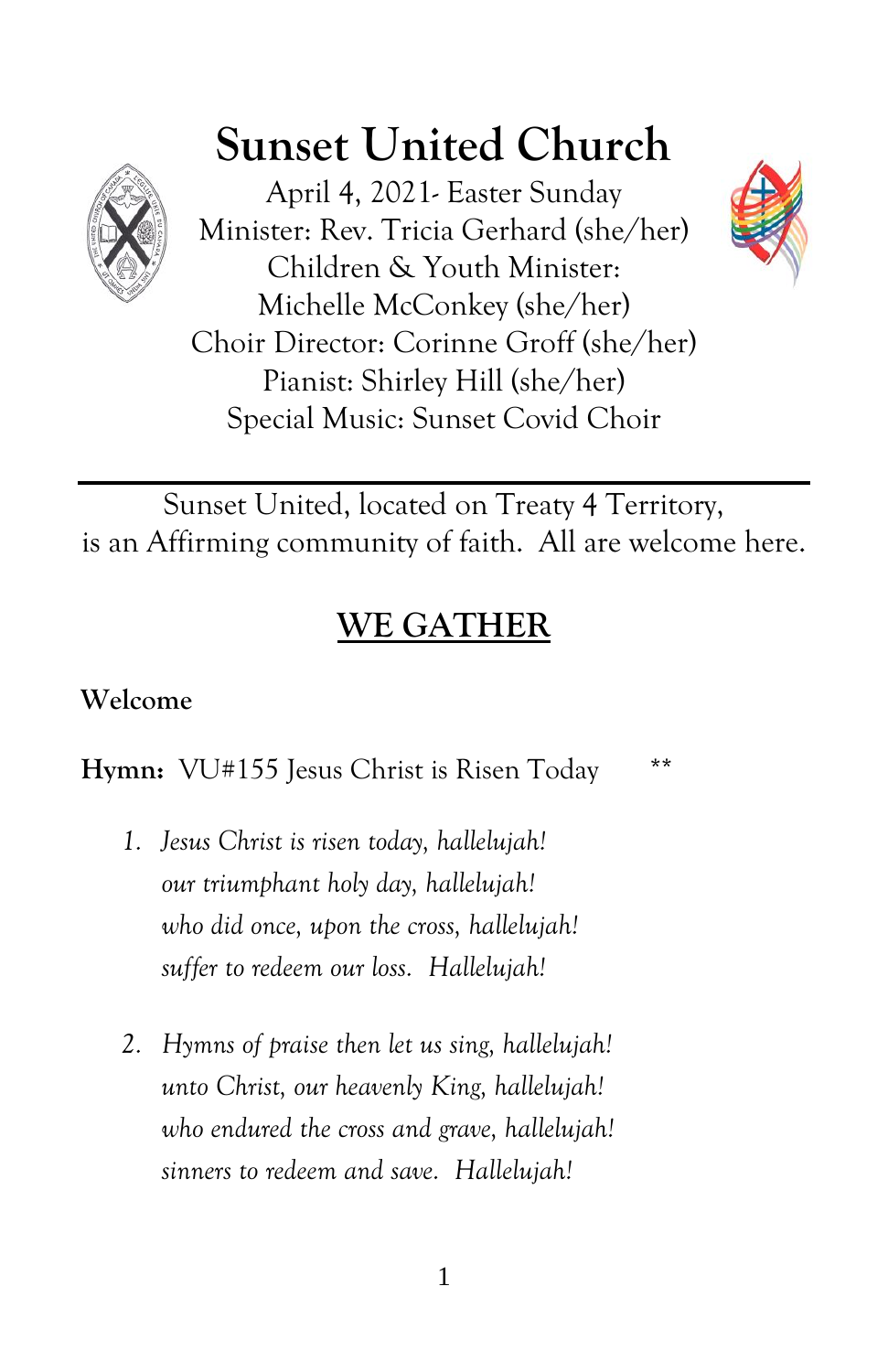- *3. But the pains which he endured, hallelujah! our salvation have procured; hallelujah! now above the sky he's King, hallelujah! where the angels ever sing. Hallelujah!*
- *4. Sing we to our God above, hallelujah! praise eternal as God's love, hallelujah! praise our God ye heavenly host, hallelujah! praise the Son and Holy Ghost. Hallelujah!*

# **Lighting the Christ Candle**

Jesus Christ is Risen **Jesus Christ is Risen, indeed!** Hallelujah **Hallelujah!**

**Call to Worship\***

This day is like every other day. **Alarm clocks beeped. Covers were removed. Coffee was brewed. Weary bodies came to life.** And yet, this day is like no other day – **For the sun rose, and we knew it was a miracle. The tomb was empty, and they knew it was love.** So again and again we say – **The longest night is over. Death has lost its sting. Jesus is among us! Alleluia! Amen.** Again and again and again – **Alleluia! Amen.**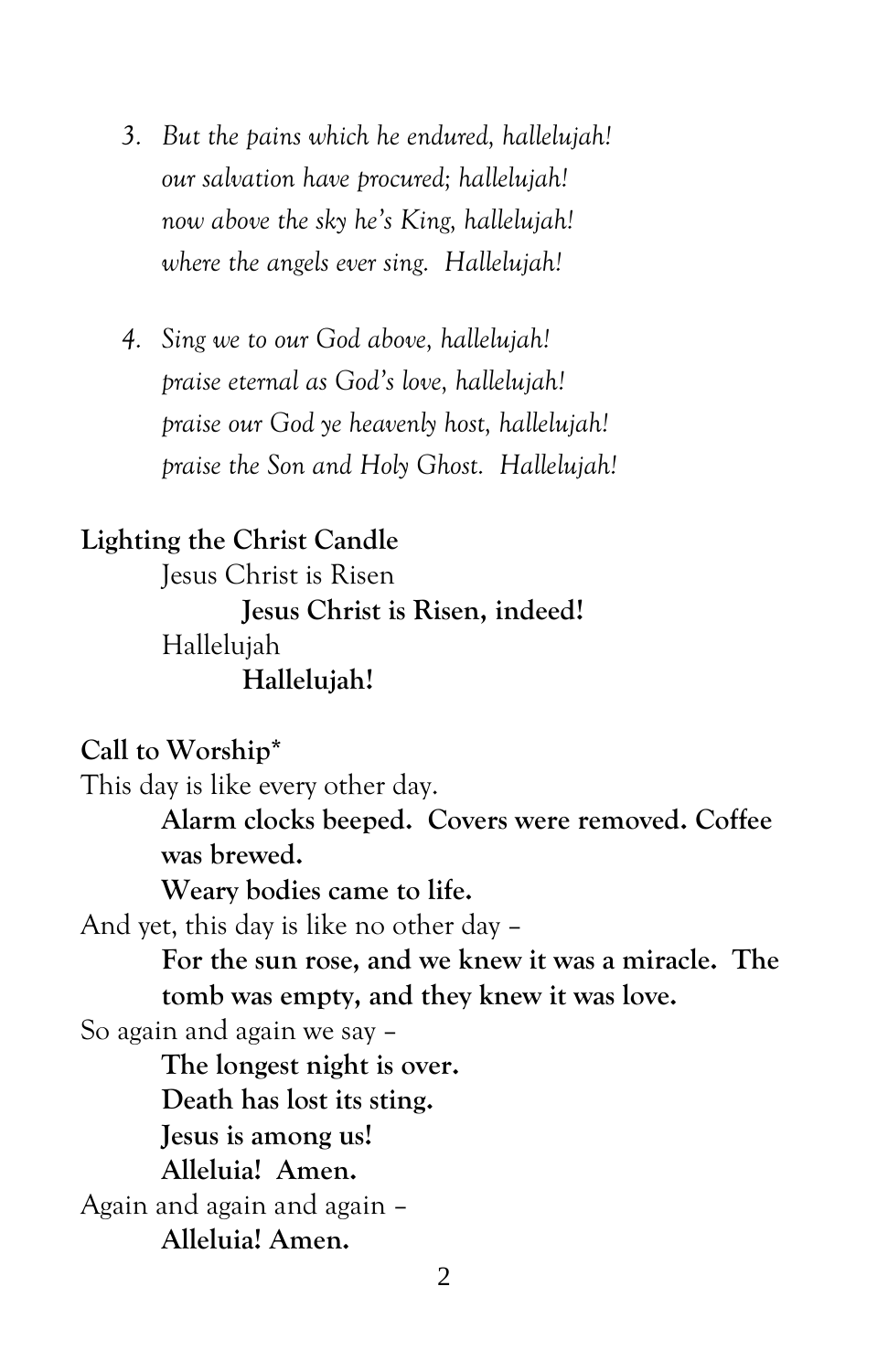### **Opening Prayer**

#### **Hymn:** VU#166 Joy Comes with the Dawn \*\*\*

*Joy comes with the dawn; joy comes with the morning sun; joy springs from the tomb and scatters the night with her song, joy comes with the dawn.*

*1. Weeping may come;*

*weeping may come in the night, when dark shadows cloud our sight.*

> *Joy comes with the dawn; joy comes with the morning sun; joy springs from the tomb and scatters the night with her song, joy comes with the dawn.*

*2. Sorrow will turn, sorrow will turn into song, and God's laughter make us strong.*

> *Joy comes with the dawn; joy comes with the morning sun; joy springs from the tomb and scatters the night with her song,*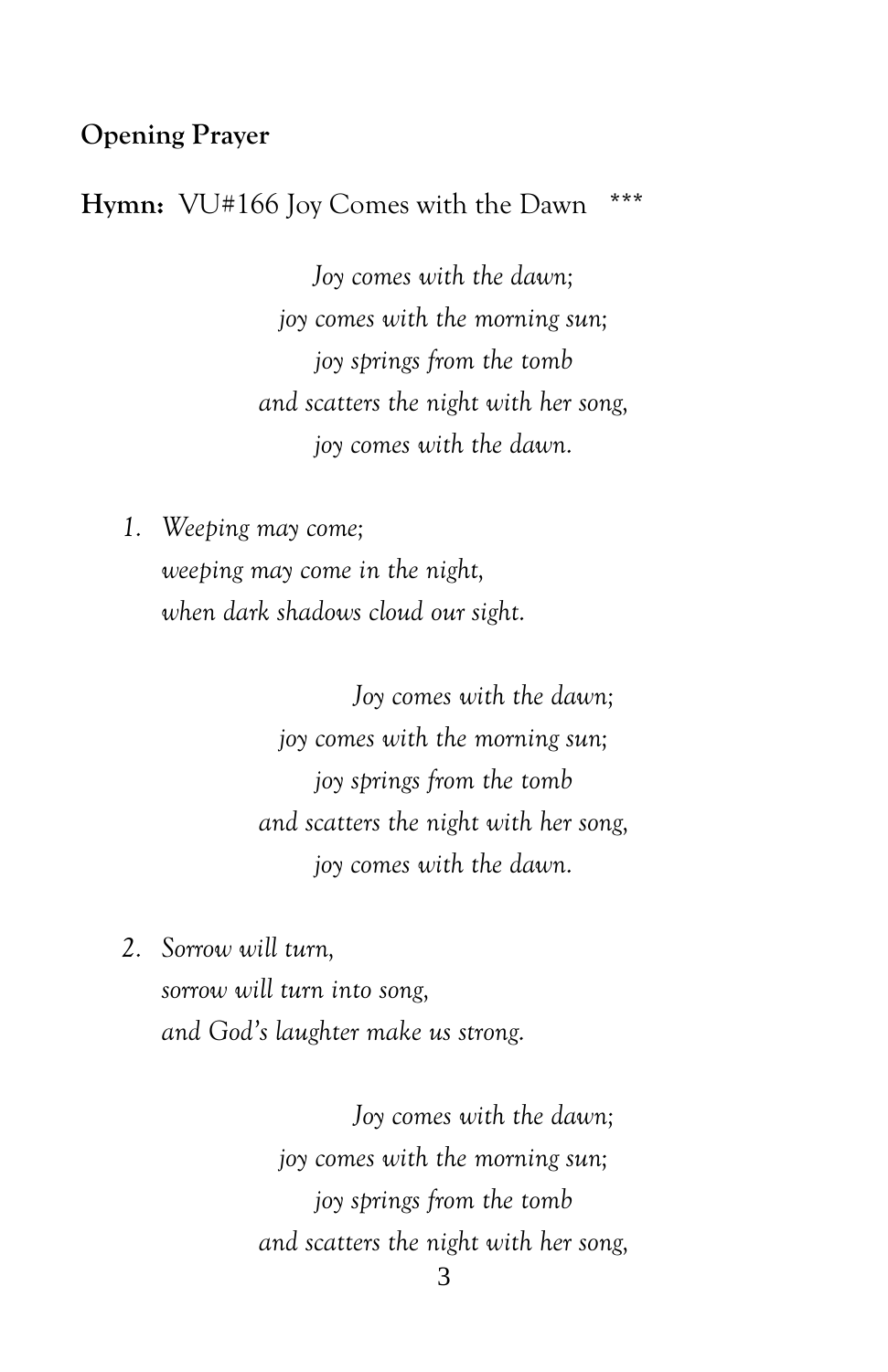*joy comes with the dawn.*

*3. We will rejoice,*

*we will rejoice, and give praise, to the One who brings us grace.*

> *Joy comes with the dawn; joy comes with the morning sun; joy springs from the tomb and scatters the night with her song, joy comes with the dawn.*

**Sharing the Story**

**Hymn:** VU#167 Christ is Risen from the Dead \*\*\*\* (easter verse only)

> *Christ is risen from the dead, glory, hallelujah! Jesus Christ is risen, glory, hallelujah!*

# **WE LISTEN**

**Prayer for Illumination\*:**

**Scripture:** John 20: 1-18

Hymn: VU#186 Now the Green Blade Rises \*^\*

*1. Now the green blade rises from the buried grain, wheat that in dark earth many days has lain;*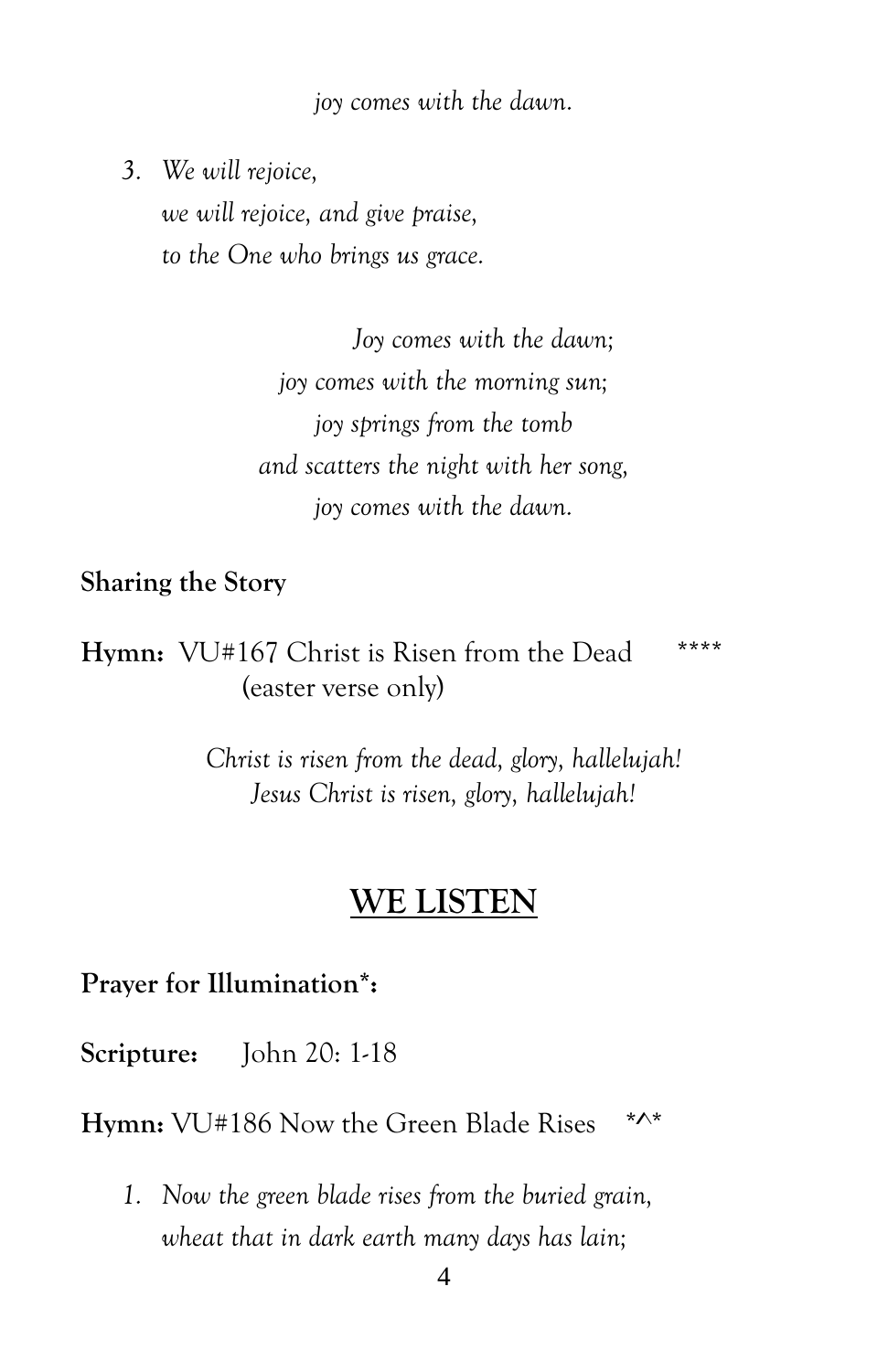*love lives again, that with the dead has been: love is come again, like wheat arising green.*

- *2. In the grave they laid him, love by hatred slain, thinking that he would never wake again, laid in the earth like grain that sleeps unseen; love is come again, like wheat arising green.*
- *3. Forth he came at Easter, like the risen grain, he that for three days in the grave had lain; raised from the dead, my living Lord is seen; love is come again, like wheat arising green.*
- *4. When our hearts are wintry, grieving, or in pain, your touch can call us back to life again, fields of our hearts that dead and bare have been; love is come again, like wheat arising green.*

# **Reflection**

#### **Special Music**

## **Affirmation of Faith**

We know the fear of the upper room. We know the feeling of hard days and long nights. We know the grief of the tomb, And the particular ache of saying goodbye. We know the pain of Good Friday, And we know the darkness before dawn. **And still,**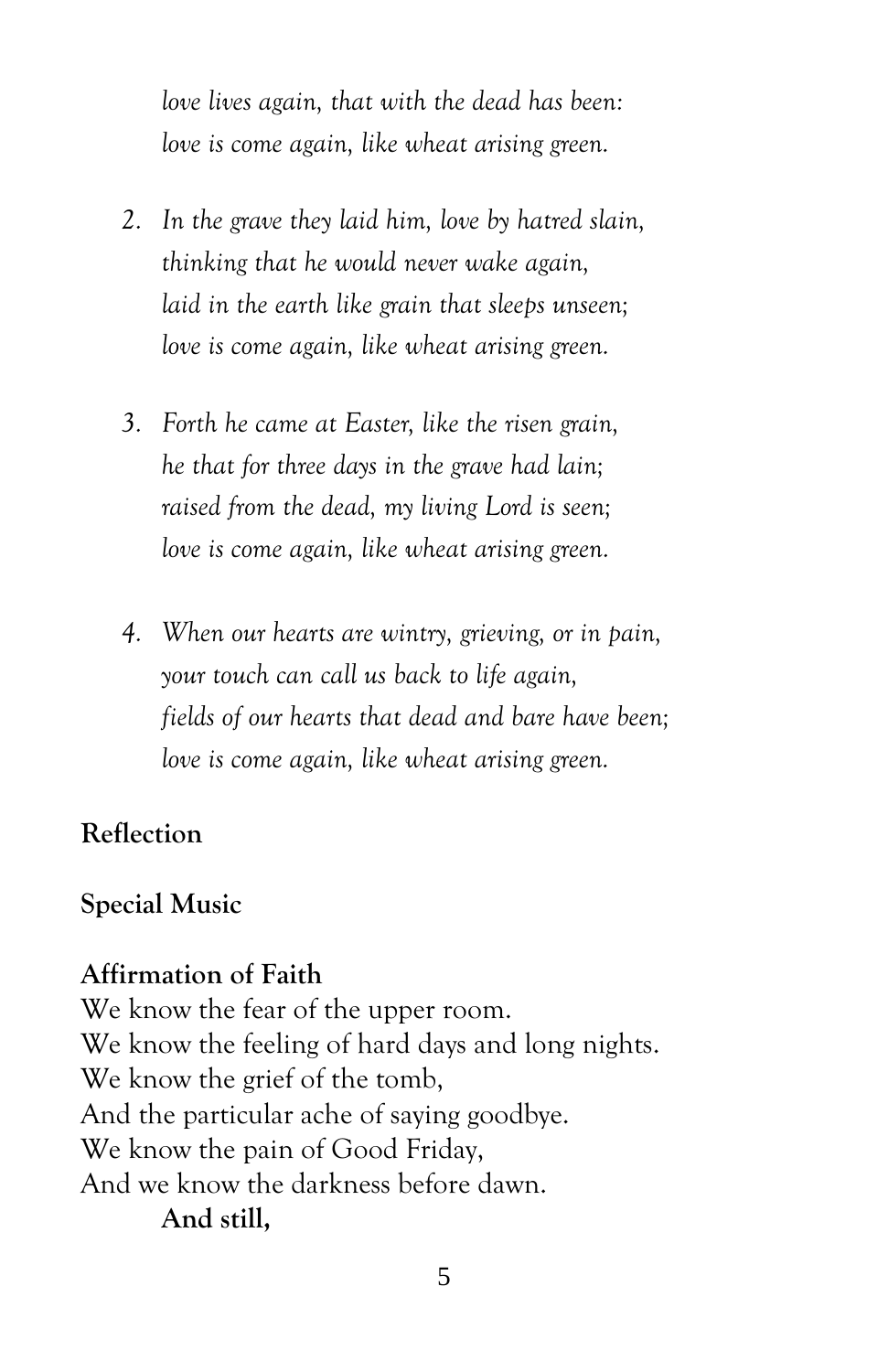And still, **We believe** We believe that again and again **The sun will rise.** Again and again **God will draw near.** Again and again **We will march toward justice.** Again and again, **The tomb will be empty.** Again and again, **Love will win.** Again and again, **God will lead the church.** Again and again, **And again and again, We will be loved! The journey will not be perfect. We will need to rise before dawn. We will need angels along the way.** But again and again **The sun will rise. We believe. Amen.**

**Hymn:** VU#187 The Spring Has Sprung  $\mathcal{M}^{**}$ 

*1. The spring has come, let all the church be part of it! The world has changed, and God is at the heart of it! New light, new day, new colour after winter grey. New light, new day, the spring has come, let all the church be part of it!*